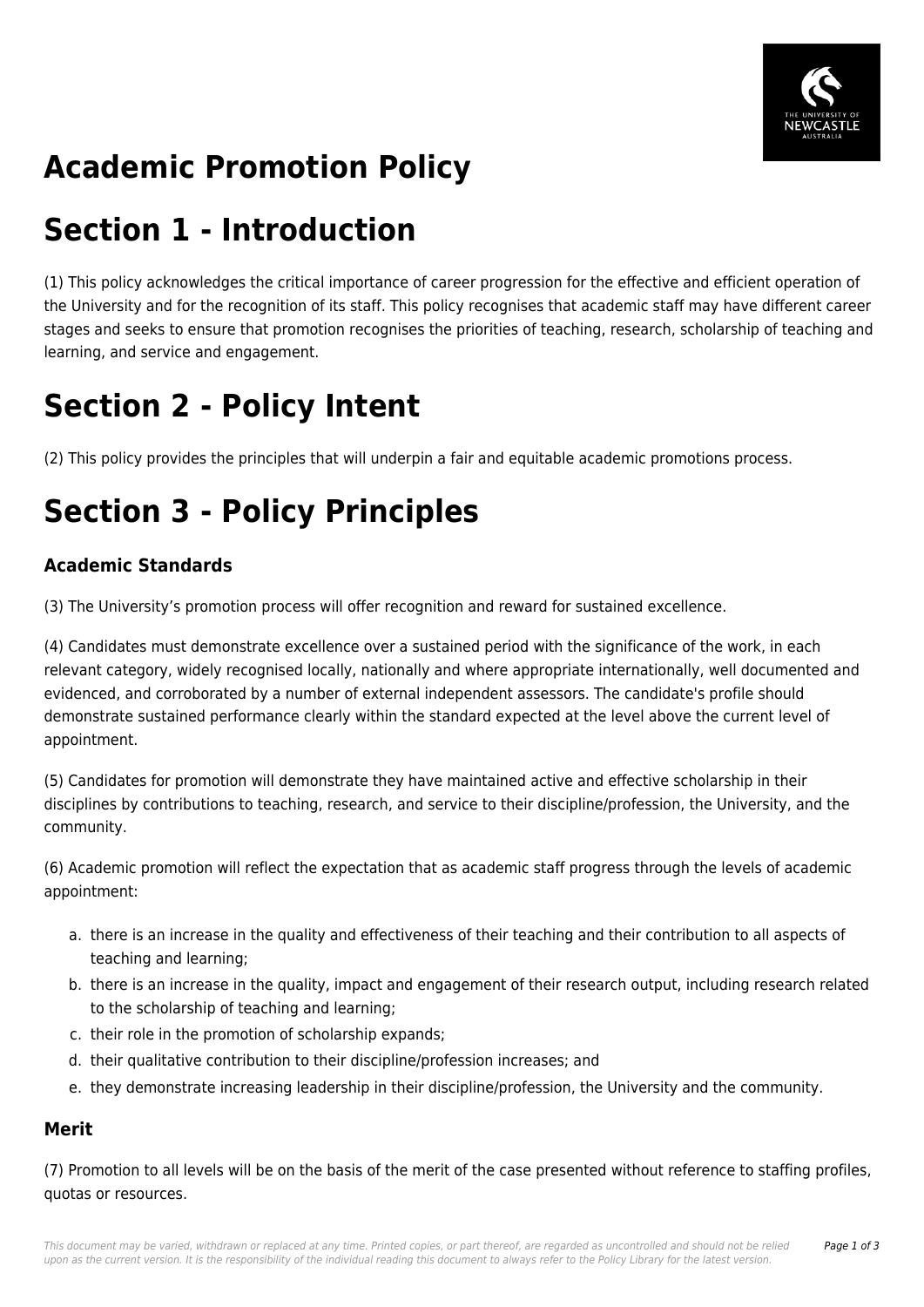(8) Consideration will be given to performance relative to opportunity to ensure that the limits imposed on opportunity by additional responsibilities is acknowledged in assessing achievements.

(9) The University recognises that due to a number of factors, some candidates may have less opportunity than others to meet the full criteria for promotion. As a result, these candidates are encouraged to outline their unique circumstances and to what degree they believe their circumstances have impacted their career. Performance will be assessed relative to the actual time and specific opportunities available to the applicant whilst continuing to maintain a focus of quality, impact and engagement. Examples where Relative to Opportunity may be applicable:

- a. Reduced working hours such as part-time hours;
- b. Career breaks such as parental leave or carer's leave;
- c. Disability or ongoing health issues; and
- d. Discipline specific challenges.

(10) The outcome of previous applications for promotion will have no relevance in a promotion round aside from the "two year wait rule" (see clause 16).

#### **Equal Opportunity**

(11) The promotion process will have regard for the principles of equal opportunity, fairness and social justice in accordance with relevant discrimination legislation.

### **Section 4 - Roles and Responsibilities**

(12) All staff with access to promotion documents will maintain confidentiality at all times.

(13) Candidates for promotion will participate in the process openly and honestly.

(14) Members of the College Promotion Committees and the University Promotion Committee must consider and identify any real or potential conflicts of interest prior to consideration of an application.

(15) The Deputy Vice-Chancellor (Academic) and Vice President must develop and maintain a procedure to support this Policy (see [Academic Promotion Procedure](https://policies.newcastle.edu.au/document/view-current.php?id=239)).

### **Section 5 - Relevant Definitions**

(16) In the context of this document, candidates are required to wait two (2) years from their last application submission before submitting a further application in order to demonstrate sustained excellence.